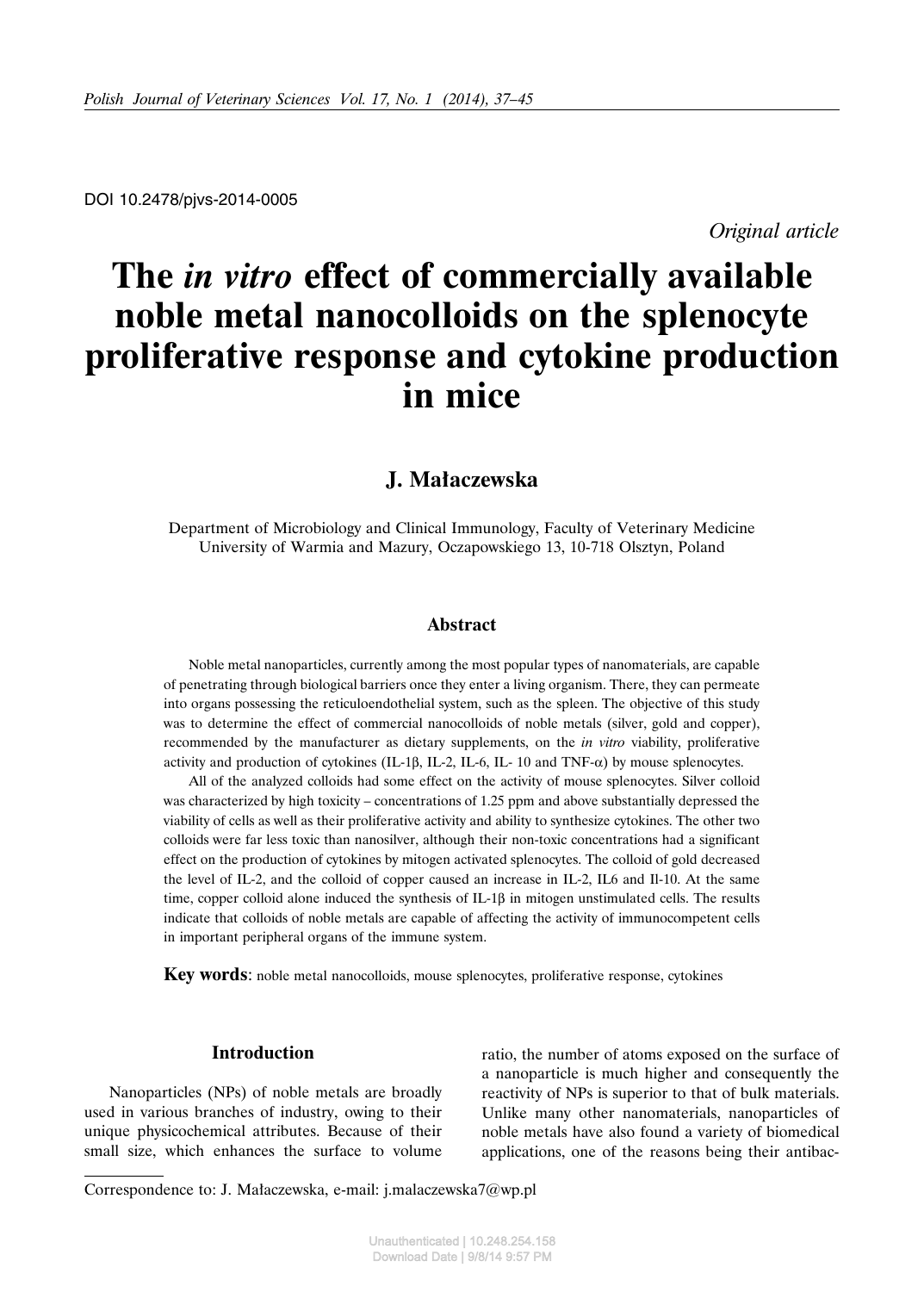terial properties. As the range of possible applications of nanoparticles in various life areas increases, so does the risk of exposure of a living organism to their action. There are three main routes through which NPs can enter an organism: alimentary, inhalatory and cutaneous one, with the alimentary portal being particularly important in the case of disinfectants such as noble metal nanoparticles. There is a wealth of reports indicating that irrespective of the way noble metal NPs reach an organism, because of their extremely small size, they can penetrate through biological barriers, enter the circulatory system and affect internal organs. However, their distribution in mammalian tissues and body depends on several factors, e.g. route of administration, size of particles, aggregability, ability to react with the body's proteins and species-specific properties. In all studies on rodents testing noble metal NPs, independent of the route of administration, the spleen was one of the target organs eventually affected by these substances, most probably because it is one of the principal organs possessing the reticuloendothelial system, whose function is to eliminate foreign particles from the blood stream. Thus, the toxic effect of excessive quantities of nanoparticles penetrating into an organism may lead to immunosuppression due to the impact on the spleen, an essential organ of the immune system (Takenaka et al. 2000, 2001, Pelkonen et al. 2003, Chen et al. 2006, Lankveld et al. 2010, Park et al. 2010a, Zhang et al. 2010).

The objective of this study was to evaluate the effect of commercial nanocolloids of noble metals, such as silver, gold and copper, on the *in vitro* activity of mouse splenocytes. The effect of nanoparticles on the viability, proliferative activity and production of cytokines was determined experimentally. The results are extremely important in practice, as the manufacturer of the tested colloids claims they can be taken orally as a dietary supplement.

## **Materials and Methods**

## **Noble metal nanocolloids**

Three commercially available colloidal nonionic solutions of silver, gold and copper nanoparticles (AgNPs, AuNPs, CuNPs), called by the producer "Silver water", "Gold water" and "Copper water" (Nano-Tech Poland), containing metallic nanoparticles (Ag: 10-20 nm, Au and Cu: up to 5 nm), suspended in demineralised water, at a concentration of 50 ppm were used as a source of nanoparticles. Just before use the nanocolloids were dissolved in the cell growth medium to reach the final concentrations of: 0, 0.15, 0.3, 0.6, 1.25, 2.5, 5 and 10 ppm.

## **Mice**

The experiment was performed on 48 male Swiss mice, aged 10-12 weeks, with body weight of 24-28 g. The animals were randomly divided into six equal groups. They were anaesthetised by inhalation of AErrane (isofluranum, Baxter Poland), and the spleens was sampled after bleeding. Splenocytes isolated from the individuals within each group were pooled before performing the assays, and tested in duplicate (ELISA) or triplicate (MTT assay). The experiment has been approved by the Local Ethics Committee.

## **Isolation of splenocytes**

The spleens were removed aseptically, and pressed through a 60-μm nylon mesh in RPMI-1640 medium with L-glutamin and sodium bicarbonate (Sigma-Aldrich). The splenocyte cell suspensions were placed on density gradient Histopaque 1077 (Sigma-Aldrich) in order to isolate mononuclear cells, and then centrifuged at  $400$  g for  $30$  min at  $20^{\circ}$ C. The interface cells were collected and washed three times with the RPMI-1640 medium at 250 g for 10 min. Viability of isolated cells was evaluated by trypan blue exclusion and was determined to be greater than 95% in each case. The cells were suspended in RPMI-1640 medium containing 10% fetal calf serum (Sigma-Aldrich), 1% antibiotic-antimycotic solution (Sigma-Aldrich) and different concentrations of silver, gold and copper nanocolloids, and dispensed into 96-well plates at a concentration of  $2x10^6$  cells ml<sup>-1</sup>. Then the cells were cultured at 37°C under a humidified atmosphere of 5%  $CO<sub>2</sub>$  and 95% air atmosphere and used for the following assays.

## **Proliferative response of splenocytes (MTT assay)**

Mitogenic response of splenocytes was determined using the MTT colorimetric assay (Mosmann 1983). Cells were suspended in RPMI 1640 growth medium containing mitogens – concanavalin A (ConA, Sigma-Aldrich) at a concentration of 5 μg  $ml<sup>-1</sup>$  as a T-cell mitogen or lipopolysaccharide from *Escherichia coli* (LPS, Sigma-Aldrich) at a concentration of 10 μg ml<sup>-1</sup> as a B-cell mitogen and 100 μl of the suspension was added to each well of microtiter plates. The mixture was incubated for 72 h in the presence of different concentrations of noble metal nanocolloids. After incubation, 10 μl of solution containing 7 mg  $ml^{-1}$  of MTT (3-[4, 5 dimethyl-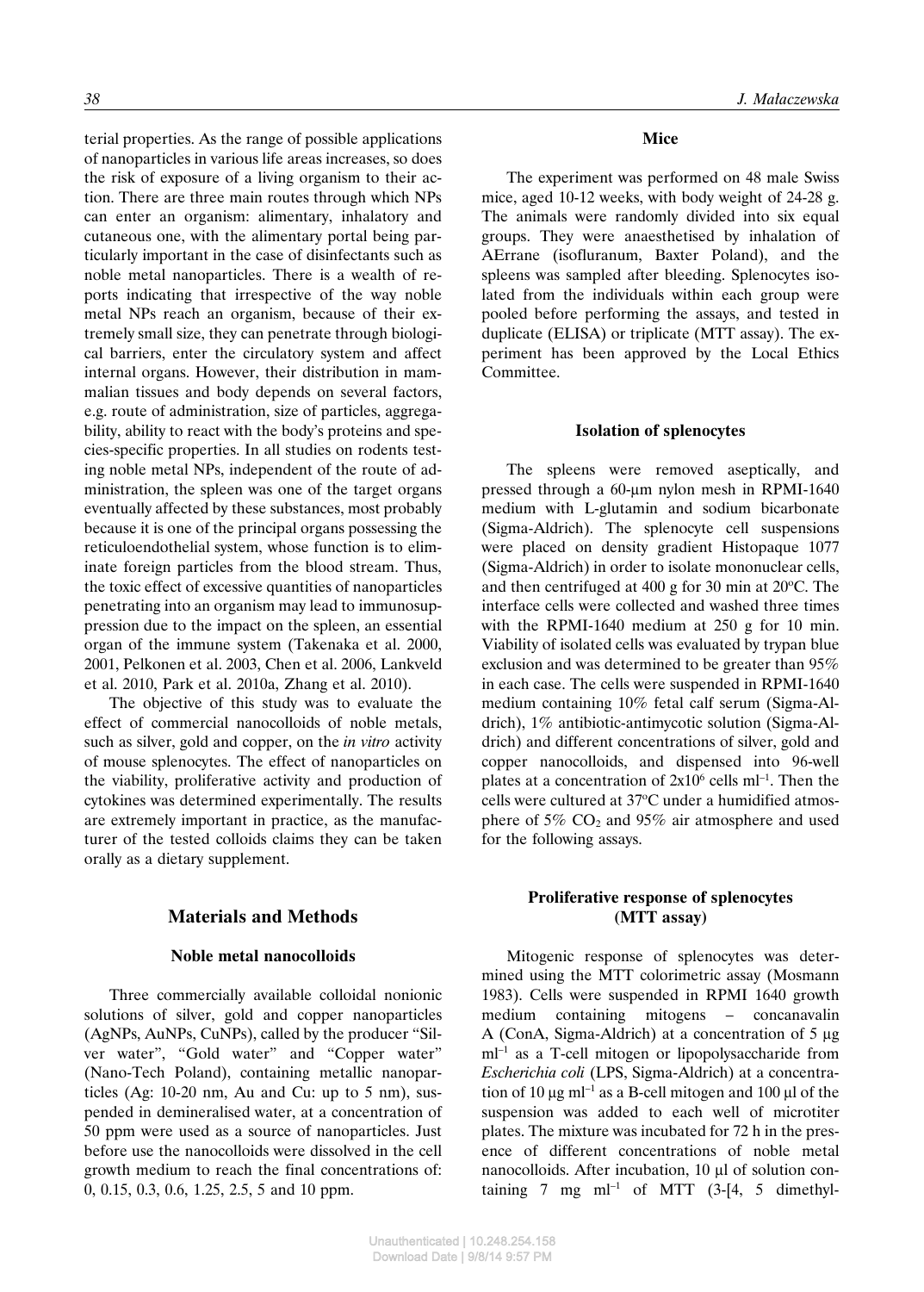| <b>NPs</b> | Measures  | NPs concentration (ppm), $n=6$ |         |         |         |          |          |            |            |  |
|------------|-----------|--------------------------------|---------|---------|---------|----------|----------|------------|------------|--|
|            |           | $0$ (control)                  | 0.15    | 0.3     | 0.6     | 1.25     | 2.5      |            | 10         |  |
| Ag         | M         | 100                            | 97.107  | 109.195 | 113.793 | 52.873** | 37.913** | $28.735**$ | $27.577**$ |  |
|            | <b>SD</b> | 12.661                         | 8.309   | 8.127   | 10.391  | 6.502    | 4.901    | 8.498      | 10.937     |  |
| Au         | M         | 100                            | 98.735  | 100.51  | 98.03   | 107.907  | 104.093  | 107.142    | 84.183     |  |
|            | <b>SD</b> | 9.563                          | 8.66    | 7.525   | 9.477   | 8.096    | 13.038   | 6.768      | 15.396     |  |
| Cu         | M         | 100                            | 104.999 | 98.947  | 94.512  | 93.867   | 94.645   | 90.567     | 74.611*    |  |
|            | <b>SD</b> | 13.535                         | 14.363  | 9.096   | 12.283  | 11.352   | 7.278    | 9.257      | 13.59      |  |

Table 2. The *in vitro* effect of noble metal nanocolloids on the proliferative response of mice splenocytes after 72 h of incubation (SI).

|            |            | Measures  | NPs concentration (ppm), $n=6$ |       |           |       |           |           |           |           |
|------------|------------|-----------|--------------------------------|-------|-----------|-------|-----------|-----------|-----------|-----------|
| <b>NPs</b> | Mitogen    |           | $0$ (control)                  | 0.15  | 0.3       | 0.6   | 1.25      | 2.5       | 5         | 10        |
|            |            | M         | 1.364                          | 1.419 | 1.509     | 1.321 | $0.993**$ | $0.929**$ | $0.885**$ | $0.788**$ |
| Ag         | ConA       | <b>SD</b> | 0.158                          | 0.119 | 0.114     | 0.276 | 0.071     | 0.059     | 0.092     | 0.084     |
|            | <b>LPS</b> | M         | 1.779                          | 1.759 | $2.507**$ | 2.124 | $1.146**$ | $0.971**$ | $0.944**$ | $0.938**$ |
|            |            | <b>SD</b> | 0.209                          | 0.147 | 0.327     | 0.214 | 0.187     | 0.259     | 0.164     | 0.194     |
|            | ConA       | M         | 1.307                          | 1.286 | 1.572     | 1.358 | 1.303     | 1.219     | 1.165     | 1.093     |
| Au         |            | <b>SD</b> | 0.106                          | 0.176 | 0.141     | 0.158 | 0.152     | 0.118     | 0.147     | 0.109     |
|            | <b>LPS</b> | M         | 1.705                          | 1.837 | $2.37**$  | 2.012 | 1.908     | 1.731     | 1.665     | 1.524     |
|            |            | <b>SD</b> | 0.234                          | 0.15  | 0.114     | 0.287 | 0.225     | 0.243     | 0.253     | 0.132     |
|            |            | M         | 1.341                          | 1.351 | 1.23      | 1.374 | 1.291     | 1.607     | 1.524     | 1.243     |
| Cu         | ConA       | <b>SD</b> | 0.106                          | 0.193 | 0.114     | 0.126 | 0.139     | 0.163     | 0.219     | 0.147     |
|            | <b>LPS</b> | M         | 1.837                          | 2.09  | 1.893     | 1.825 | 1.772     | 1.908     | 1.983     | 1.671     |
|            |            | <b>SD</b> | 0.41                           | 0.119 | 0.184     | 0.117 | 0.145     | 0.161     | 0.245     | 0.293     |

Explanations:  $*$  – difference statistically significant in comparison to control (0) at  $p < 0.05$ 

\*\* – difference statistically significant in comparison to control (0) at  $p < 0.01$ 

thiazoly-2-yl]-2,5-diphenyltetrazolium bromide, Sigma-Aldrich) in PBS were added and the plate was incubated for the next 4 h. The supernatant was removed and 100 μl of DMSO was added to each well. The optical density was measured in a Sunrise absorbance reader (Tecan, Austria) at a wavelength of 570 nm with 640 nm as a reference wavelength. Samples obtained from each group were tested in triplicate. The results of the proliferation assay were expressed as a stimulation index (SI), which was calculated by dividing the mean O.D. of stimulated cultures by the O.D. of the non-stimulated (control) cultures.

MTT assay was also used to determine the viability of splenocytes incubated for 48 h in the presence of nanocolloids, without mitogens. In this case, the results were expressed as the percent of the control cells viability.

#### **Determination of cytokine levels**

Splenocytes isolated from each group of animals were plated in 24 well plates in the absence or presence of mitogens – ConA  $(5 \mu g \text{ ml}^{-1})$  or LPS from *Escherichia coli* (10  $\mu$ g ml<sup>-1</sup>) and different concentrations of silver, gold or copper nanocolloids. In the preliminary studies, LPS turned out to be better stimulant than ConA for IL-1β, IL-6, IL-10 and TNF- $\alpha$  production in mixed culture of mice splenocytes, so ConA was used as a stimulant in case of IL-2 production only, and LPS for other cytokines. After 72 h of incubation the plates were centrifuged at 250 g for 10 min, the supernatants were collected and tested in duplicates. Cytokine levels: IL-1β and TNF-α (major pro-inflammatory cytokines), IL-2 (central T cells interleukin),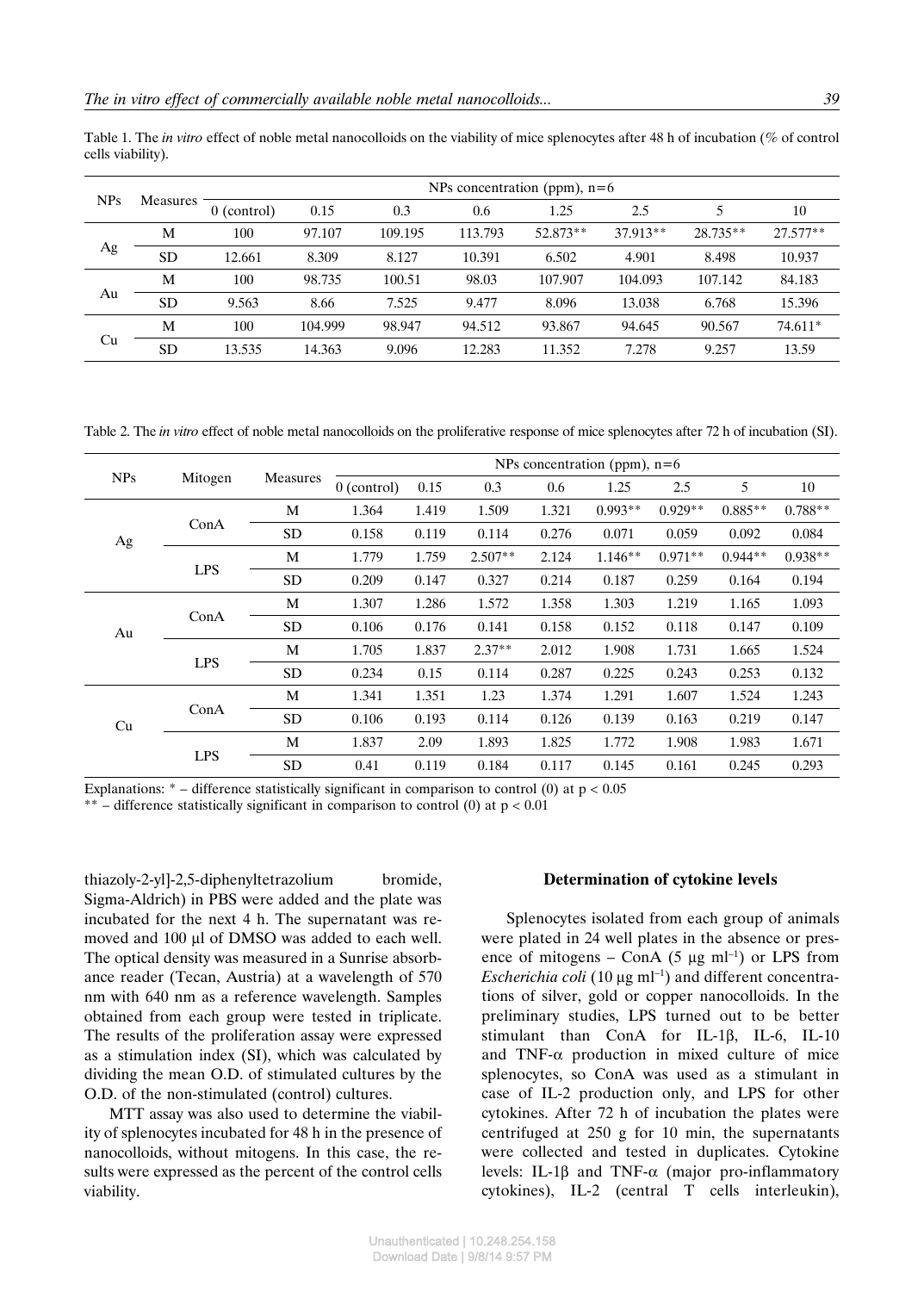IL-6 (important pleiotropic cytokine) and IL-10 (major anti-inflammatory cytokine) in the culture media were determined using immunoassay (ELISA) kits (R&D Systems, United Kingdom), according to manufacturer's protocol.

#### **Statistical analysis**

Data were analyzed statistically by one-way analysis of variance (ANOVA). Bonferroni's post test was used to determine differences between groups. Statistical evaluation of results was performed using GraphPadPrism software package.

## **Results**

## **Viability of splenocytes in the presence of nanocolloids**

The colloid of silver proved to be most toxic among the three nanocolloids tested. Within the range of concentrations from 1.25 to 10 ppm, it significantly  $(p<0.01)$  depressed the viability of cells (Table 1).

The toxicity of the other two nanocolloids was much lower, hence the viability of cells was lowered only by the highest applied concentration of nanoparticles (10 ppm): by 74.6% and 84.2% versus the control, in response to CuNPs and AuNPs, respectively. However, the decrease was significant only in the case of copper  $(p<0.05)$  (Table 1).

#### **Proliferative response of splenocytes**

Toxic concentrations of silver nanocolloid (1.25 to 10 ppm) also significantly decreased the proliferative activity of cells exposed to mitogens (p<0.05). At low AgNPs concentrations, stimulation of the proliferation of cells occurred, both under the influence of ConA (0.15 and 0.3 ppm) and LPS (0.3 and 0.6 ppm). The stimulation, however, was significant  $(p < 0.01)$  only in the case of LPS and concentration of 0.3 ppm (Table 2).

None of the tested concentrations of CuNps, not even the toxic one (10 ppm), had a significant effect on the mitogenic response of splenocytes. Regarding the colloid of gold, proliferative activity of cells was not observed to have been depressed at none of the concentration tested. Moreover, analogously to AgNPs, the concentration of 0.3 ppm significantly stimulated the proliferation of cells exposed to LPS (Table 2).

#### *40 J. Małaczewska*

#### **Cytokine levels in the splenocyte culture media**

The level of cytokines (IL-1β, IL-2, IL-6, IL-10 and TNF- $\alpha$ ) in the culture media sampled from control cells not stimulated with mitogens was very low, typically below or on the assay's sensitivity threshold. Similar results were achieved in the case of cells incubated with silver and gold nanocolloids, regardless of the concentration of nanoparticles applied. Copper nanocolloid did not affect the levels of IL-2, IL-6, IL-10 or TNF- $\alpha$ , either. The only substantial change concerned production of IL-1β in the presence of CuNPs at concentrations of 0.15-5 ppm. The level of this interleukin was measurable, in contrast to the control, but still very low: 35.1 do 44.5 pg/ml, independent of the applied concentration of nanoparticles (data not shown).

All of the nanocolloids examined, albeit to a different degree, affected production of cytokines by mouse splenocytes under the influence of mitogens (Fig. 1). In the case of silver colloid, high toxic concentrations of nanoparticles (2.5-10 ppm) considerably inhibited production of all cytokines, to the practically undetectable levels at the highest AgNPs concentration. The lowest of the toxic concentrations (1.25 ppm) demonstrated a somewhat different mode of action – it significantly depressed production of IL-1 $\beta$  and IL-6 (p<0.01), while stimulating synthesis of IL-2 and IL-10 ( $p<0.01$ ). In turn, none of the non-toxic concentrations of AgNPs (0.15-0.6 ppm) had any effect on production of cytokines by mitogen-activated cells (Fig. 1).

With respect to gold nanoparticles, the intermediate concentrations (2.5-5 ppm) were the only ones that left production of all cytokines unaffected. The highest concentration (10 ppm) significantly decreased production of IL-1β and TNF- $\alpha$  (p<0.01), but stimulated IL-6 ( $p<0.01$ ). On the other hand, low concentrations stimulated production of IL-1β (a significant change, p<0.05, was induced only by the concentration of 0.3 ppm), but decreased IL-2 (concentrations of 0.15 and 1.25 ppm at  $p<0.01$ ; concentrations of 0.3-0.6 ppm at  $p<0.05$ ) and TNF- $\alpha$  (significant decrease only at  $0.3$  ppm,  $p<0.05$ ) (Fig. 1).

Regarding copper colloid, similarly to AgNPs, its low concentrations (0.15-0.6 ppm) did not affect production of cytokines by splenocytes activated by mitogens, whereas the toxic concentration (10 ppm) was the only one that had a significant effect on the level of all cytokines: it depressed production of IL-1β and TNF- $\alpha$  (p<0.01), but stimulated production of IL-2, IL-6 and IL-10 ( $p<0.01$ ). The intermediate concentrations stimulated production of IL-2 (significant change only at the concentration of 5 ppm, p<0.01), IL-6 (concentrations of 1.25-5 ppm,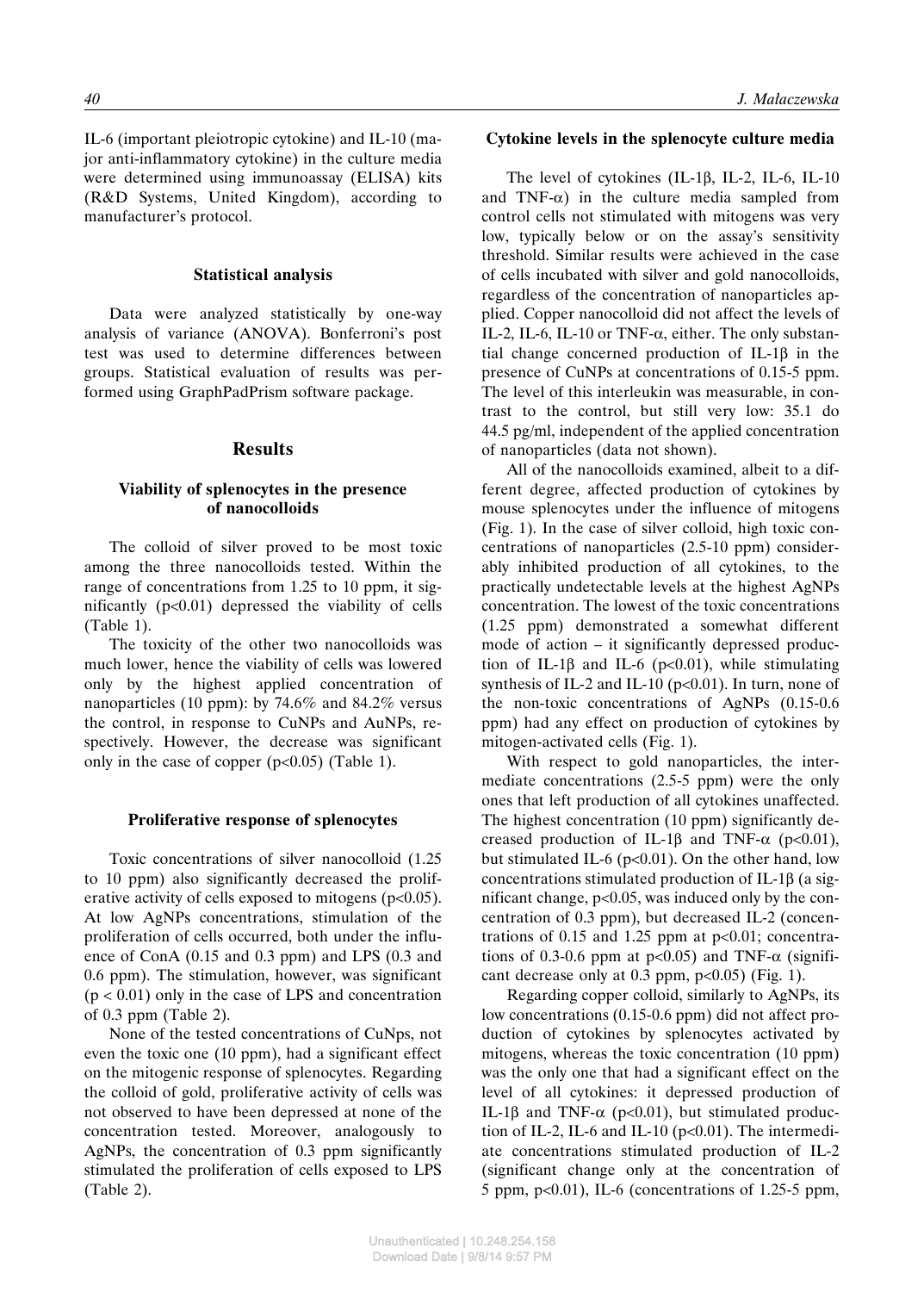





Unauthenticated | 10.248.254.158 Download Date | 9/8/14 9:57 PM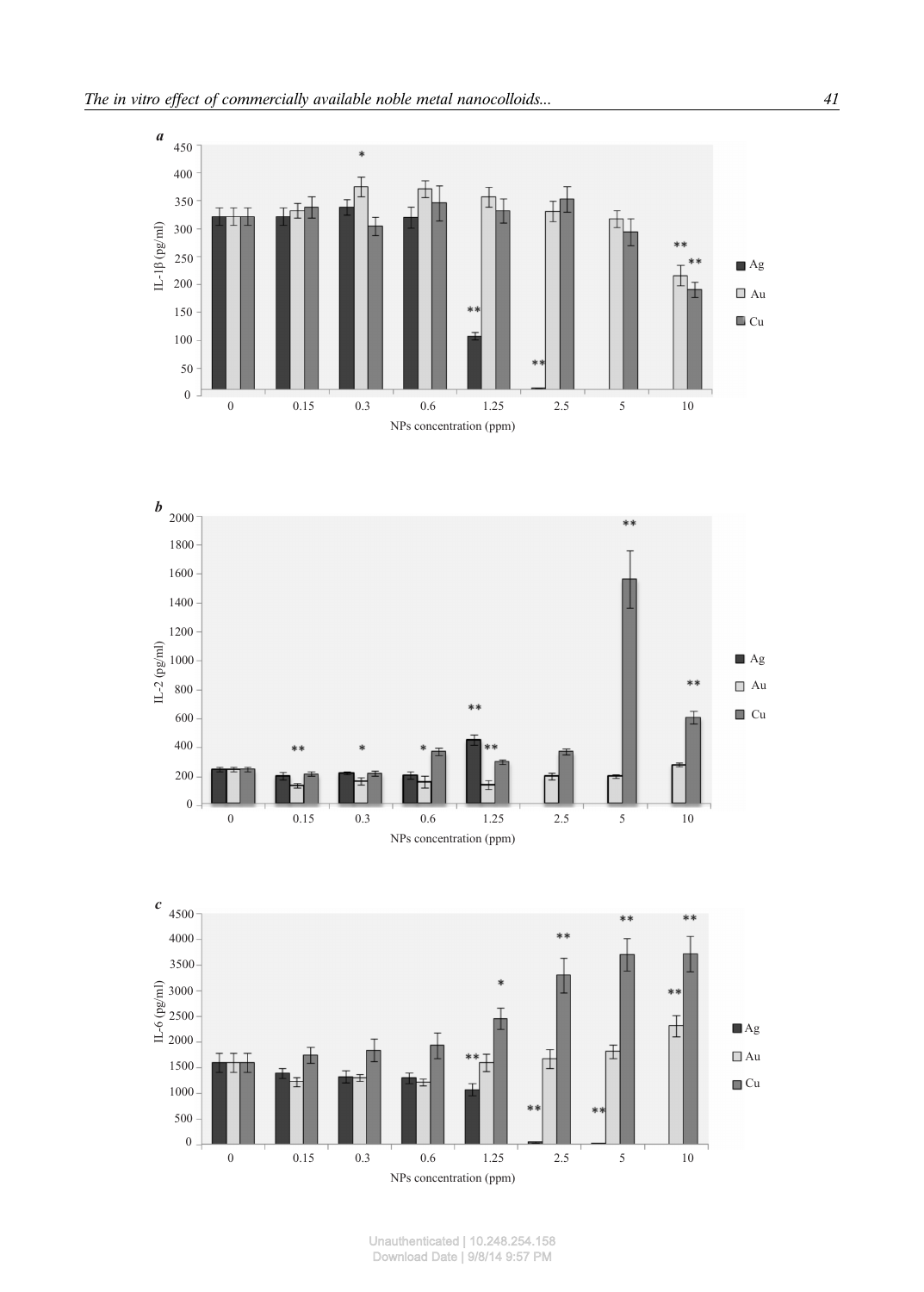

Fig. 1. The *in vitro* effect of noble metal nanocolloids on the cytokine level (pg/ml) in the culture media after 72h of splenocyte incubation in the presence of mitogens: LPS (*a, c, d, e*) or ConA (*b*); *a* – IL-1β, *b* – IL-2, *c* – IL-6, *d* – IL-10, *e* – TNF-α. Explanations:  $*$  – difference statistically significant in comparison to control (0) at  $p < 0.05$ \*\* – difference statistically significant in comparison to control (0) at  $p < 0.01$ 

p<0.01) and IL-10 (significant change only at the concentration of 5 ppm,  $p<0.01$ ) (Fig. 1).

## **Discussion**

The research on kinetics and distribution of noble metal NPs in rodents, cited in the introduction, makes it evident that they can penetrate into organs containing large amounts of phagocytic cells. At the same time, numerous studies using monocyte/macrophage cell lines imply that metallic NPs can be toxic to phagocytic cells via induction of ROS and apoptosis or necrosis (Foldbjerg et al. 2009, Yen et al. 2009, Park et al. 2010b, Greulich et al. 2011, Park et al. 2011, Marttnez-Gutierrez et al. 2012). There are, however, very few investigations on the effect of noble metal NPs (mainly silver) on viability of primary cultures of lymphocytes. In a report of Shin et al. (2007), high concentrations of AgNPs (15-30 ppm) were toxic to the mixed culture of mononuclear cells isolated from human peripheral blood, while Greulich et al. (2011) demonstrated that the influence of AgNPs (5-30 μg/ml) mainly depended on the type of cells: T lymphocytes were not sensitive to the toxic effect of silver but monocytes became less viable (from the concentration of 25 μg/ml). In the present study, about 95% of the isolated cells represented non-adherent cells (lymphocytes), while only the remaining 5% was composed of adherent (phagocytic) cells, and silver nanoparticles proved to be highly toxic to this mixed culture of splenocytes (concentrations from 1.25 ppm). In the author's earlier study, conducted with the same silver colloid on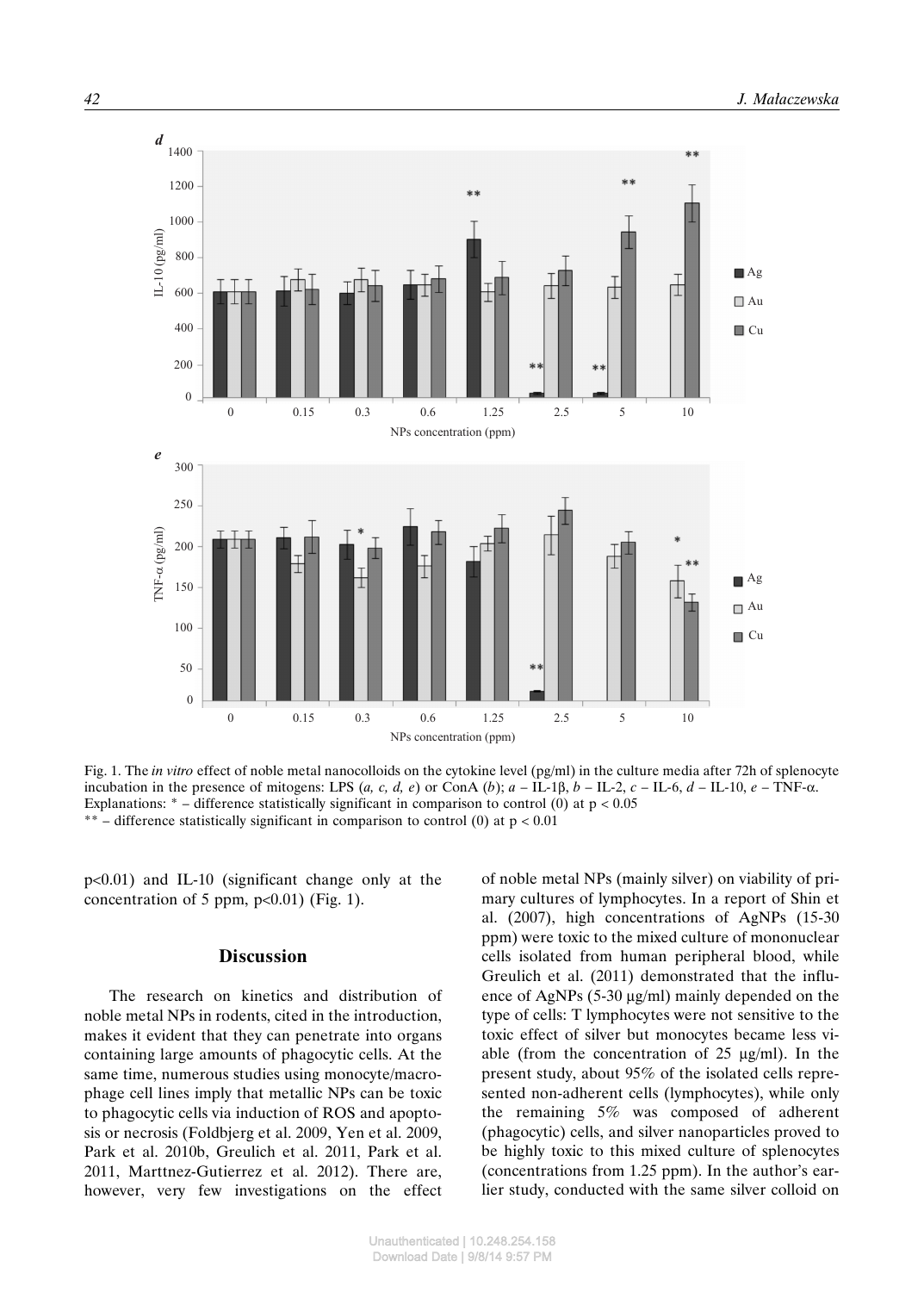cells isolated from another strain of mice (NMRI), AgNPs were also shown to be toxic, but the viability of splenocytes was depressed by higher concentrations (from 5 ppm), while peripheral blood mononuclear cells were more sensitive (from 2 ppm) (Małaczewska 2010). The higher toxicity of the Ag nanocolloid on Swiss mice splenocytes may be conditioned by the strain-specific vulnerability of these mice.

Copper nanoparticles, although much less toxic, also impaired the viability of mouse splenocytes when applied at the highest concentration. Admittedly, the available literature lacks any reports on the effect of CuNPs on viability of immune cells, but it has been demonstrated on other cell types that, similarly to nanosilver, the toxicity of copper nanoparticles depends on the degree of their solubility and capacity for releasing ions when inside a cell, in the acidic pH of the lysosomes (Trojan horse-type mechanism) (Studer et al. 2010). Furthermore, excess of copper, despite it being an essential element and a constituent of several important enzymes, may generate an immunosuppressive response. Mitra et al. (2013) revealed stimulation of CD4+ cells apoptosis in the spleen and thymus of Swiss mice by sublethal doses of copper salts.

The lack of toxicity of gold colloid was an unsurprising finding because low reactivity is a well-known property of this noble metal. Analogously to the present results, Downs et al. (2010) verified that gold colloids containing nanoparticles of different size (1 and 20 nm, concentrations of 6 and 11 μg/ml) did not act toxically on cells in mouse or human peripheral blood. In a study of Connor et al. (2005), it was concluded that even very high concentrations of AuNPs (up to  $250 \mu M$ ) were not toxic on a line of human leukaemic cells K562.

Another parameter analyzed in this research was the effect of nanocolloids on proliferation of splenocytes after stimulation with mitogens. References dealing with this issue are also extremely scanty and discuss only silver nanoparticles. For example, Greulich et al. (2011) concluded that AgNPs (5-30 μg/ml) did not produce any effect on proliferation of human T cells exposed to ConA. In contrast, Shin et al. (2007) recorded a decline in proliferation of human PBMCs (peripheral blood mononuclear cells) stimulated with PHA in the presence of high concentrations of nanosilver (from 10 ppm), and the concentrations which inhibited proliferation were simultaneously the ones that depressed viability of cells, a finding which corresponds with the results of the present experiment. None of the researchers described stimulation of proliferation at low concentrations of NPs, a situation which occurred herein at a concentrations of 0.3 ppm of either silver or gold colloid. A similar effect had also been obtained in the author's earlier research on the same silver colloid, conducted on cells of NMRI mice, at concentrations of 0.2-0.5 ppm (Małaczewska 2010).

The last question raised during this research on the effect of noble metal NPs on the activity of splenocytes was the influence of the former on synthesis of cytokines. The significant decrease of all cytokine levels in mitogen-stimulated splenocytes observed at high concentrations of AgNPs  $(2.5 - 10)$ ppm), as well as the modulation of cytokine production by the lowest toxic concentration (1.25 ppm), combined with significant depression of cells' viability and proliferation, were the obvious aspects of their cytotoxicity. Contrary to that, non-toxic concentrations of the same nanocolloid had no effect on the given parameter, not even at the level of 0.3 ppm, which stimulated proliferation of cells under the influence of LPS. The literature contains several reports on the effect of AgNPs on production of cytokines by different cell types, but the results obtained by different authors are not always congruent. Shin et al. (2007) observed a decrease induced by AgNPs in the synthesis of cytokines by mononuclear leukocytes of human peripheral blood stimulated with PHA. In this study high concentrations of nanoparticles inhibited production of cytokines due to the cytotoxic effect, but also lower, non-toxic concentrations depressed the synthesis of IL-1β and IL-6. On the other hand, Greulich et al. (2011) demonstrated lack of any effect whatsoever of nanosilver on production of cytokines by T lymphocytes, while Yang et al. (2012) showed that it did not stimulate production of IL-1β by peripheral blood mononuclear cells. Also studies on phagocytic cells describe various effects of non-toxic concentrations of nanoparticles: from proinflammatory effect, e.g. increased expression of TNF- $\alpha$  (Park et al. 2010b), IL-1β (Yang et al. 2012), IL-6 and TNF- $α$  (Martinez-Gutierrez et al. 2010), IL-1α and β, IL-6, TNF- $α$ (Park et al. 2011) or IL-6 and IL-8 (Greulich et al. 2011), through slight stimulation of proinflammatory IL-1β and IL-6 (Santoro 2007), to lack of any effect on expression of IL-1β, IL-6 and TNF-α (Yen 2009). The researchers who had obtained more intense synthesis of proinflammatory cytokines by phagocytes attributed this effect to the ingestion of NPs by phagocytes, intracellular ionization of particles, formation of ROS and, consequently, stimulation of cells and proinflammatory action (Park 2010b, Greulich et al. 2011, Park et al. 2011, Yang et al. 2012). In the experiment reported herein, the percentage of phagocytic cells was small, hence the lack of effect produced by nanosilver on production of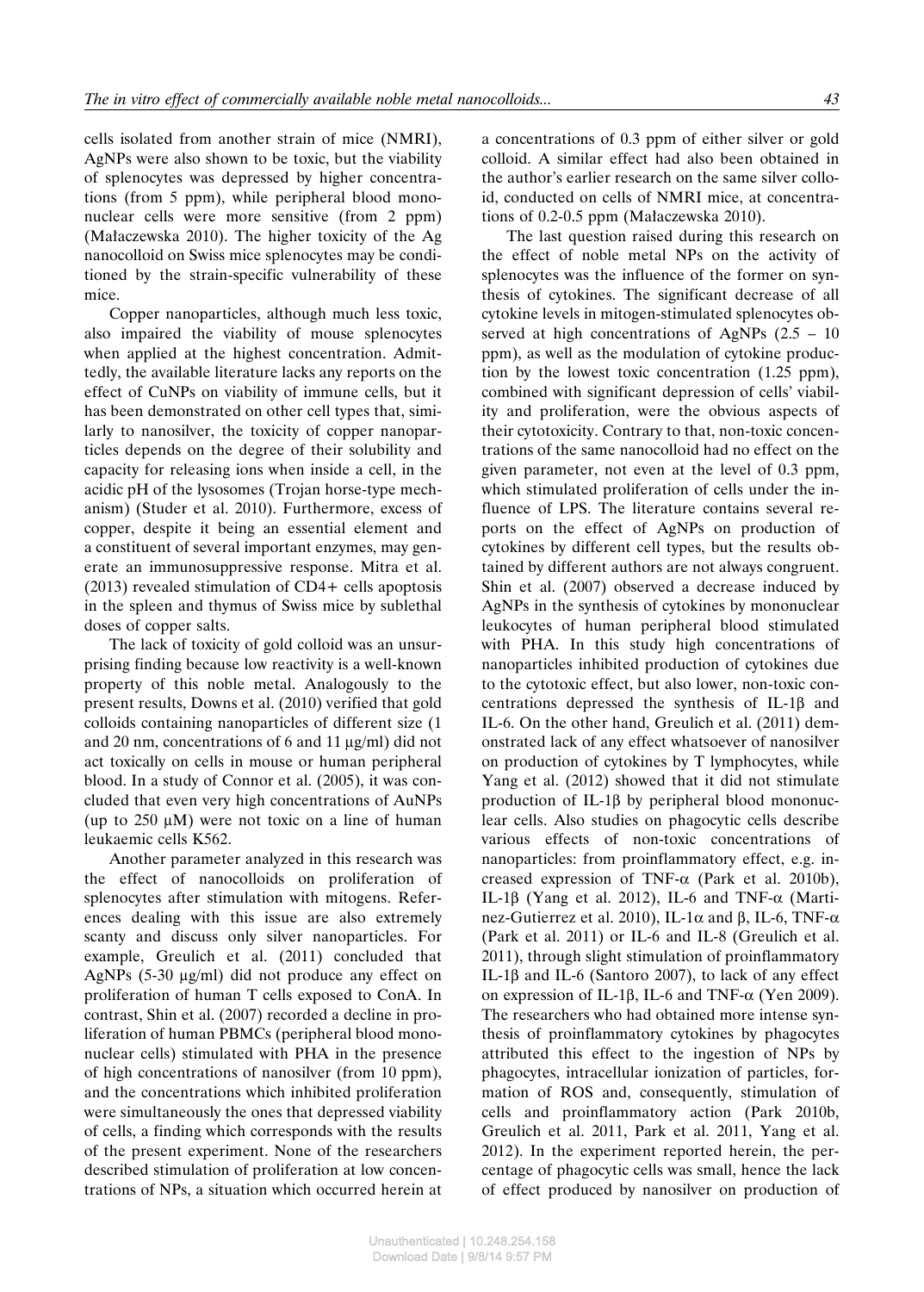cytokines seems justifiable and stems from differences in the sensitivity of various types of immune cells to the activity of these particles, as described by Greulich et al. (2011).

A different effect on production of cytokines by mouse splenocytes was exerted by the other two colloids. The highest concentration of gold colloid (10 ppm) modulated cytokine response of stimulated splenocytes. However, because this concentration depressed viability of cells and their proliferation, even though these effects were not statistically significant, it can be concluded that the influence on secretion of cytokines was a result of the toxic action of that concentration, particularly so because two slightly lower concentrations (5 and 2.5 ppm) did not affect the given parameter. Noteworthy was the effect of low concentrations of nanogold. The observed decrease in production of IL-2 by activated cells seems to be an unfavourable development because IL-2 is an important cytokine of T cells, essential for their proper growth and functioning, and in extreme cases its dysfunctions may lead to autoimmunity or immunological deficiencies (Lan et al. 2008). In the present study, however, no negative effect of nanogold on the viability or proliferative activity of T cells was observed. At the concentration of 0.3 ppm of AuNPs, the stimulation index of T cells was even higher than that found in the control (statistically a non-significant difference). The same concentration of 0.3 ppm, the most active among the analyzed ones, additionally enhanced proliferation of LPS-stimulated cells and decreased the level of TNF-α while raising IL-1β. Such a mode of action is not unambiguous and is difficult to interpret. Both IL-1β and TNF-α are proinflammatory cytokines predominantly secreted by macrophages and to a much lesser degree by other types of cells, acting synergistically; the level of both cytokines usually increases simultaneously at a site of inflammation (Dinarello 2000). Such an effect had been observed previously, when gold nanoparticles at a low concentration (1 ppm) increased the expression of proinflammatory cytokines IL-1β, IL-6 and TNF-α in a culture of mouse macrophages after just 3-6 hours of incubation (Yen et al. 2009). However, after longer incubation (24-72 h), the expression of both cytokines decreased and this effect, according to the researchers cited, proved that nanoparticles of gold were quickly ingested by macrophages, activating an inflammatory response. The raised level of IL-1β coinciding with a decrease in TNF-α, recorded in the present experiment may have been caused by the prolonged incubation of cells with nanogold (72 h), especially that the change observed in both cases was not particularly strongly pronounced, despite being statistically significant.

The colloid of copper was the most active one with respect to modifications in synthesis of cytokines. CuNPs alone, i.e. without mitogens, stimulated synthesis of IL-1β almost within the whole spectrum of concentrations. Although the level of this pro-inflammatory cytokine was not high, the above evidence almost certainly proves that splenocytes were activated by nanocopper. When cells were incubated simultaneously with non-toxic concentrations of CuNps and LPS, a considerable increase in the level of IL-6 was observed at concentrations of 1.25-5 ppm. This pleiotropic cytokine plays an important role in regulation of the inflammatory process by inhibiting synthesis of IL-1 and TNF- $\alpha$ , while itself being inhibited by anti-inflammatory cytokine IL-10 (Opal and DePalo 2000). What is more, the highest non-toxic concentration (5 ppm) intensified additionally the synthesis of IL-2 by ConA stimulated splenocytes and IL-10 after LPS stimulation, which supports the claim that nanocopper is able to activate immunocompetent cells. The results obtained are somewhat contradictory to those reported by Cohen et al. (2013) who demonstrated an *in vitro* pro-inflammatory effect of CuO nanoparticles on the human skin model, manifested by rising levels of IL-1 $\alpha$ , TNF $\alpha$  and IL-6, decreasing level of IL-1β and declined viability of cells. In the experiment described herein, despite similar stimulation of IL-6 and depressed IL-1β at the concentration of 5 ppm, no cytotoxic or adverse effect on proliferation of splenocytes was observed, and the additional stimulation of pro-inflammatory IL-10 in conjunction to the lack of effect on TNF- $\alpha$  seem to imply that a different mechanism is involved in the action of CuNPs than that of CuO NPs. This effect may be associated with a different composition of particles, as in a study of Studer et al. (2010), where toxicity of CuO was extremely high compared to carbon-stabilized copper nanoparticles, which were hardly toxic at all.

Recapitulating, all the analyzed commercial nanocolloids of noble metals affected the activity of mouse splenocytes, although they acted differently. From the concentration of 1.25 ppm and above, AgNPs were characterized by high toxicity, manifested by the depressed viability and proliferative activity of cells as well as their inferior ability to synthesize cytokines following stimulation with mitogens. Despite certain expectations, the non-toxic concentrations did not have any effect on the inflammatory response of cells measured by the level of cytokines, although increased proliferation of cells was observed at the concentration of 0.3 ppm in the presence of LPS. The other two colloids were characterized by toxicity lower than that of nanosilver, but their non-toxic concentrations affected significantly production of cytokines by